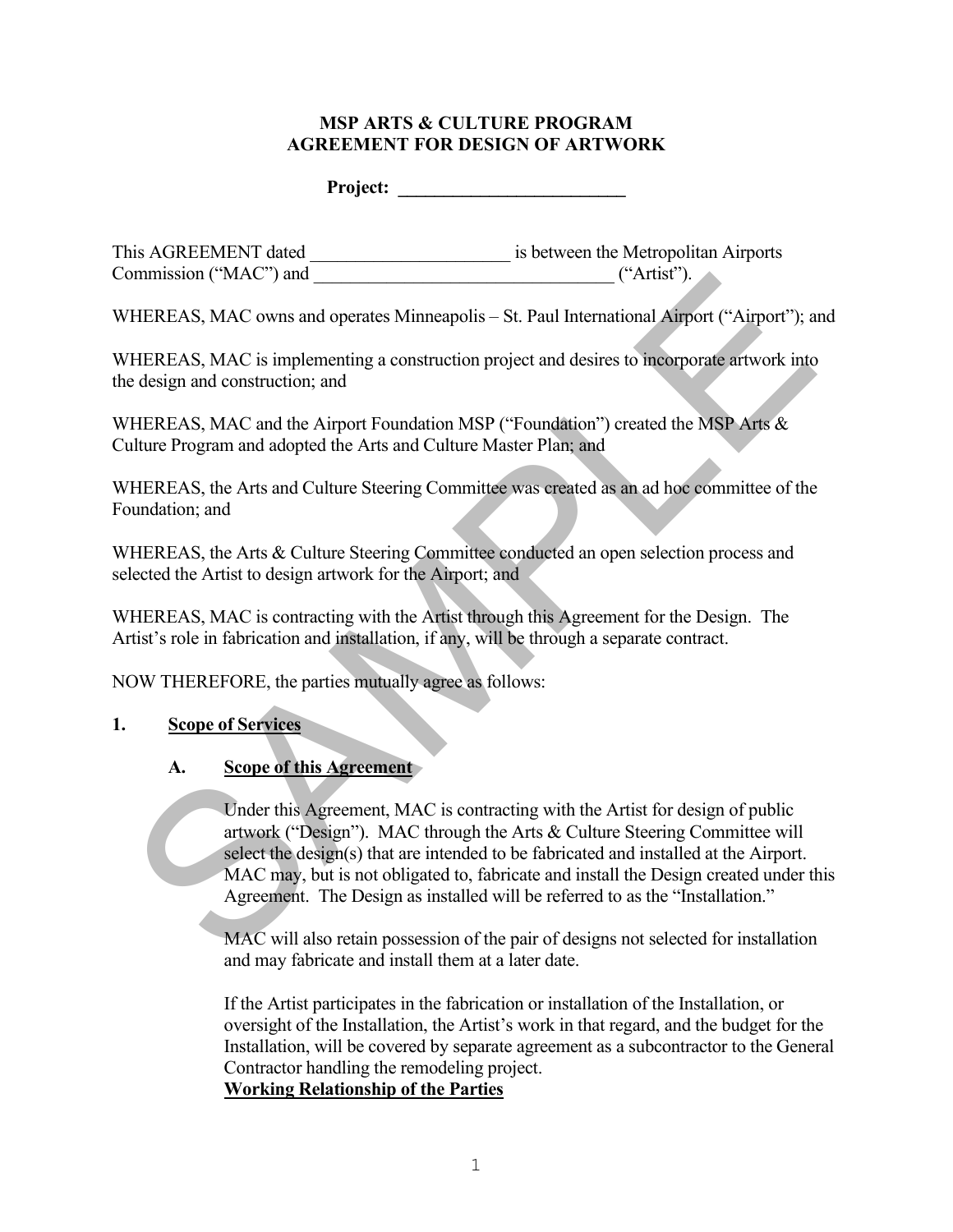It is the intent of the parties that MAC and the Artist shall establish a close and cooperative working relationship throughout the duration of this Agreement. Therefore, the Artist agrees to communicate and meet with MAC and its consultants regularly during the Design phase. The Artist agrees to perform all work under this Agreement as an independent contractor and not as an agent or employee of MAC or the Foundation.

#### **B. Schedule**

The schedule for creation and acceptance of the Artist's Design is attached. The parties understand that the time period is short and that time is of the essence. The project will include at least an update at the midpoint in the project and a final presentation to MAC staff and consultants.

## **C. Deliverables**

As final deliverables, the Artist shall provide MAC a Design with details and specifications for fabrication and installation provided in a format as requested by MAC per the specifications for the fabricator and/or installer.

## **D. Acceptance of Design**

The Design must be acceptable to MAC, through the Arts and Culture Steering Committee, in its sole discretion. The review and final acceptance of the Design may include but is not limited to artistic vision, content, expense, cost of fabrication and installation, and timing. MAC and/or the Arts and Culture Steering Committee reserve the right to request revisions to the Design for budget and other considerations. **Exhibitive**<br>
The schedule for creation and acceptance of the Artist's Design is attached. The<br>
particular understand that the time period is short and that time is of the essence. The<br>
project will include at least an up

## **E. Preparation Materials**

MAC reserves the right to request temporary possession of any drawings, models, photographic images, displays, and similar materials produced during the Design process, provided that the request shall not unreasonably interfere with the Artist's work. The Artist agrees to make such materials as noted above that are still in the possession of the Artist available to MAC, and without further compensation to the Artist, for displays associated with the Design or Installation.

#### **2. Compensation and Payment Schedule**

Compensation to Artist for creation of the Design and the rights granted to MAC under this Agreement will consist of a design fee in the amount of \$ , and an amount equal to 30% of the fabrication and installation costs of the project. MAC will pay this compensation to Artist upon delivery and acceptance of the Design as provided in Section 1 and submission of Artist's invoice.

Artist shall be responsible for all expenses associated with creation of the Design, including but not limited to, fees, materials, applicable state sales tax, payments to any employees or assistants, studio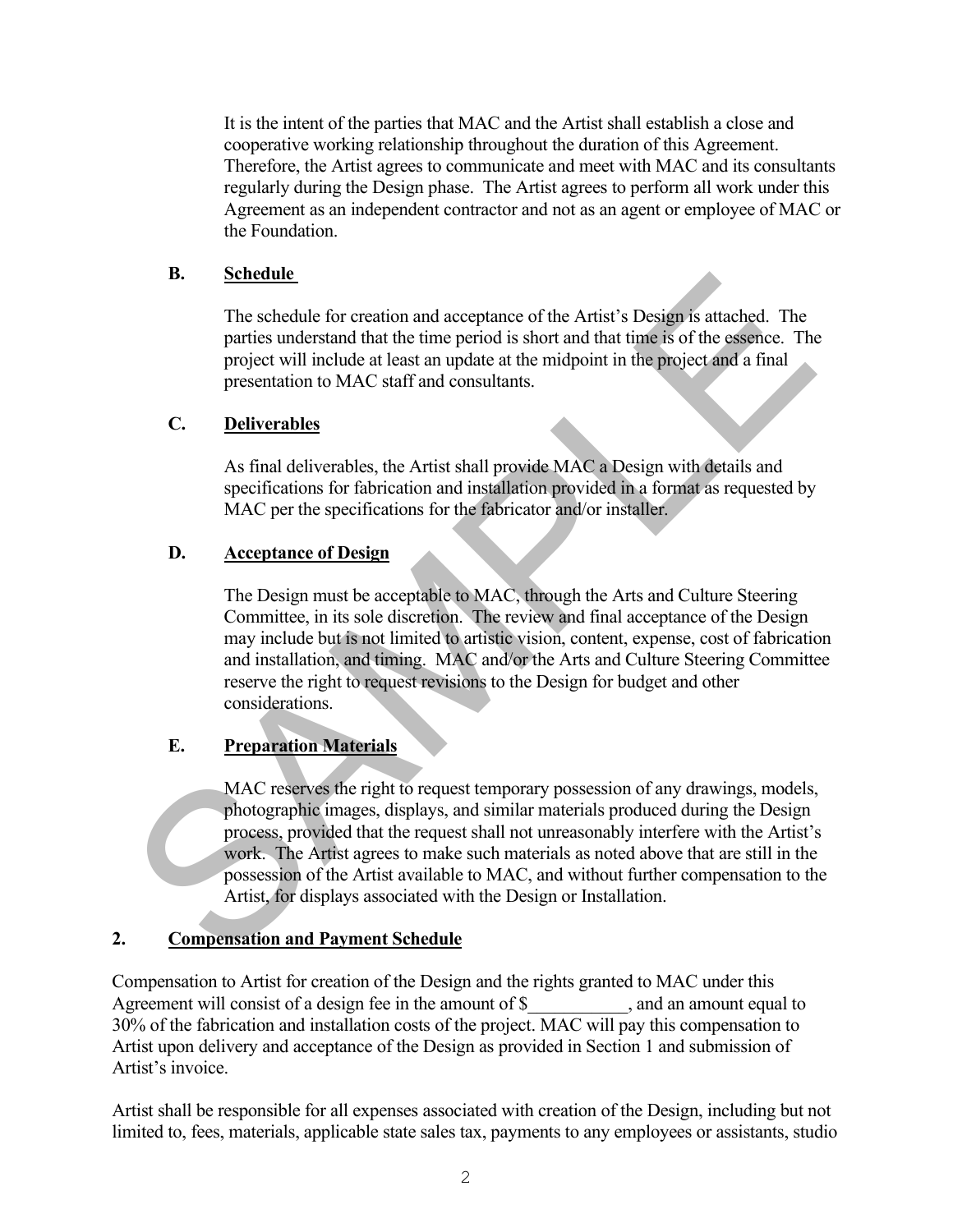and operating costs applicable to this project, insurance, travel costs, and any other costs for preparing and submitting the Design to MAC.

# **3. Term of Agreement**

This Agreement shall remain in effect until completion and final acceptance of the Design by MAC, provided, however, that Sections 4-11 shall survive the termination or expiration of this Agreement.

This Agreement may be canceled by MAC at any time, with or without cause, upon seven (7) days written notice to the Artist. In the event of such a cancellation, the Artist shall be entitled to payment, determined on a pro rata basis, for work or services satisfactorily performed up to the date of cancellation. this Agreement may be canceled by MAC at any time, with or without eauss, upon seven (7) day<br>
initen notice to the Artist. In the event of such a cancellation, the Artist shall be entitled to<br>
invient, determined on a pro

## **4. Rights of the Parties**

## **A. Copyrights**

All rights, title and interest in all copyrightable material which the Artist shall conceive or originate and which arise out of the performance of this Agreement, will be the property of the Artist, along with ownership of any copyrights and copyrightable materials related to the Design.

#### **B. License**

The Artist hereby grants to MAC a perpetual license to:

- 1. Reproduce, fabricate and install the Design for the Project.
- 2. Modify the Design in Consultation with the Artist for purposes of fabrication and installation of the Design.
- 3. Reproduce the Design in printed or electronic form for purposes such as publicity and in other documents prepared by MAC or the Foundation. All reproductions by MAC or the Foundation shall contain a credit to the Artist as follows: ARTIST'S NAME © year.
- 4. Reproduce the Design to be used on promotional materials e.g., on postcards, note cards, notepads, key chains, coffee mugs, t-shirts, bags and similar items. All reproductions shall contain a credit to the Artist as follows: ARTIST'S NAME © year.
- 5. Repair the Installation to restore it to the same or similar condition as set forth in the specifications for fabrication and installation in Consultation with the Artist.
- 6. Remove the Installation from Airport premises, including destruction of the Installation, if deemed necessary or desirable by MAC in connection with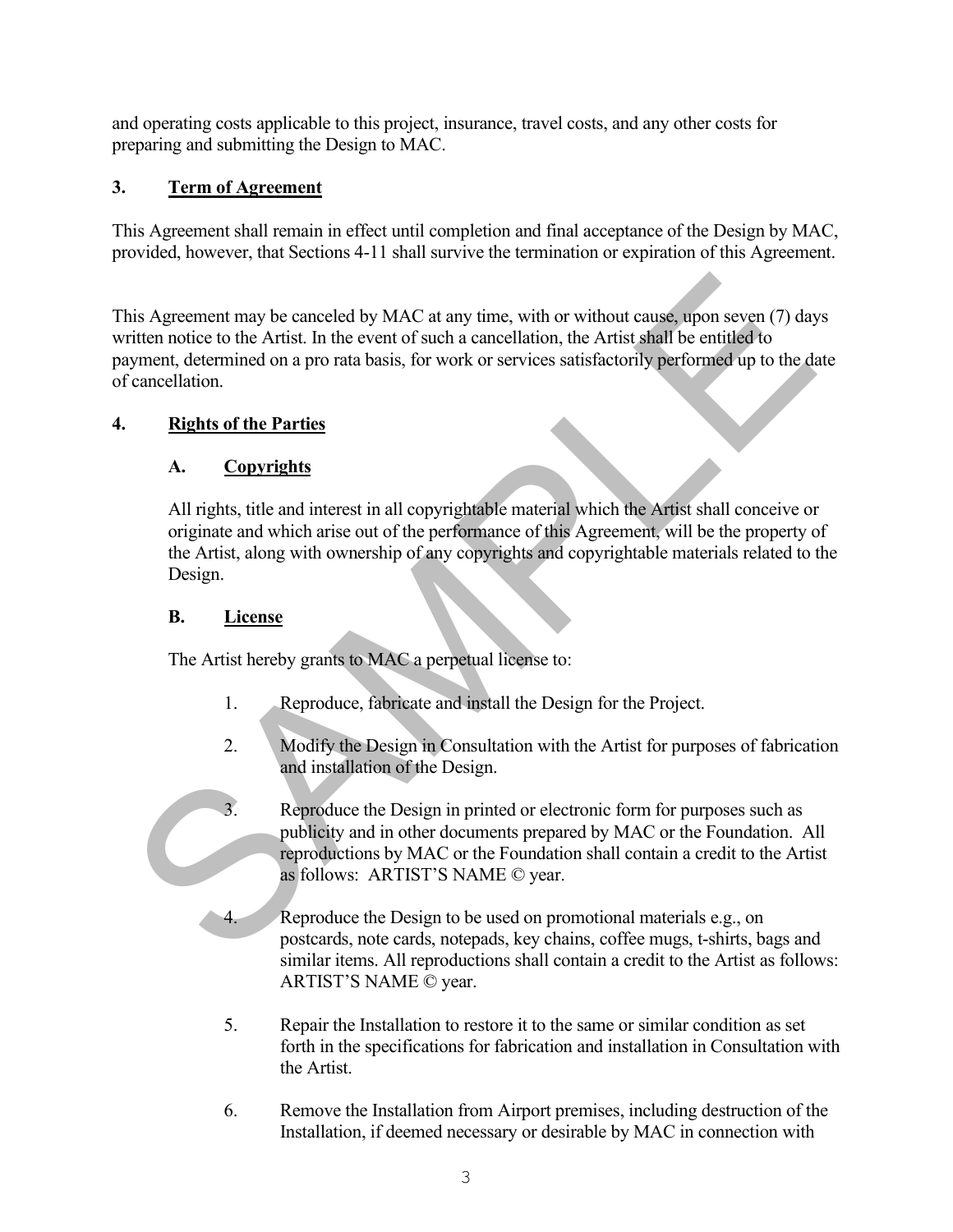future construction, remodeling, updating or the like of Airport premises. MAC shall offer the Artist a reasonable opportunity to recover the Installation at the Artist's expense provided that the Artist can remove the Installation in a reasonable time period.

7. Have someone else complete or modify the Design if the Artist is unable to complete the Design to be fabricated and installed pursuant to this Agreement.

## **C. MAC Ownership**

MAC shall own all copies of the Design delivered, fabricated, and installed under this Agreement and the resulting Installation.

The Artist shall not reproduce the Design in any building or other architectural work, and shall not authorize any third party to do so. The Artist will give credit in substantially the following form: "Original artwork commissioned and acquired by MAC and displayed at the Minneapolis-St. Paul International Airport" in any public showing or reproductions (including in written materials) of the Design.

## **5. `Distortion, Mutilation or Modification of the Artwork**

# **A. Attribution of Artist's Work**

If, after the Design has been completed and installed, any distortion, mutilation, or other modification of the Installation occurs, including any change in the interrelationship or relative locations of parts of the Installation, which would be prejudicial to the Artist's honor or reputation, the Artist shall have the right (exercisable upon written notice to MAC) to prevent MAC from attributing the authorship of the Design to the Artist. Within ninety (90) days after MAC's receipt of such notice, MAC shall remove from the site of the Installation all attributive references to the Artist and shall cease publicly stating the Artist authored or created the Installation; provided, however, no provision of this Agreement shall obligate MAC to alter or remove any such attributive reference printed or published prior to MAC's receipt of such notice. Agreement.<br>
C. **MAC Ownership**<br>
MAC shall own all copics of the Design delivered, fabricated, and installed under this<br>
Agreement and the resulting Installation.<br>
The Artist shall not reproduce the Design in any building

# **B. Integrity of Artist's Work**

The Artist shall have the right to prevent any intentional distortion, mutilation, or other modification of the Design or Installation that would be prejudicial to his or her honor or reputation. However, the Artist does not have the right to prevent an intentional modification of the Installation if MAC, in consultation with the Arts & Culture Steering Committee (or its successor, if any), and pursuant to the Arts & Culture Master Plan (currently found at www.airportfoundation.org) or as amended or any applicable subsequent plans related to art, if any, determines that the Installation should be modified.

# **6. Notice and Consultation**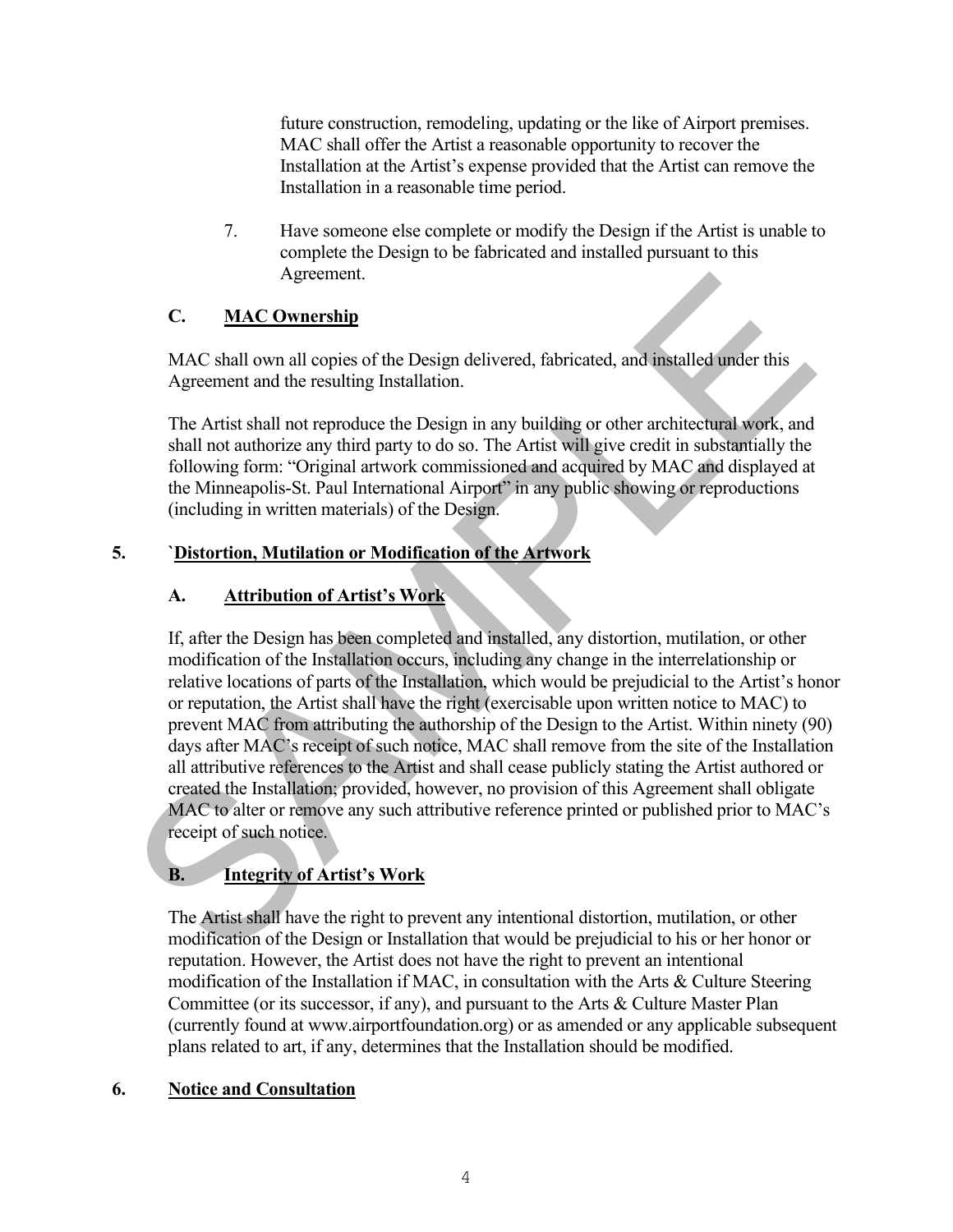Notice under this Agreement may be given by courier, by U.S. mail or by email to the address provided by the Artist under this Agreement. Where this Agreement speaks of consultation, it means that MAC shall make a good faith effort to find and communicate with the Artist, provided, however, that the final decision will be made by MAC ("Consultation").

The Artist agrees to notify MAC of any changes in the Artist's address within ninety (90) days of that change. Failure to do so shall be deemed a waiver of those Artist's rights expressed in this or subsequent agreements where MAC is to provide notice to the Artist. The Artist agrees that upon the Artist's death the rights expressed in Sections 4.B.and 5 terminate.

# **7. Warranties**

The Artist warrants the Design is the original product of the Artist's own creative efforts. The Artist also warrants that the Design is unique, does not infringe any copyright or other right of any third party, and that the Design, or a duplicate thereof, has not been offered for sale elsewhere.

## **8. Indemnification**

The Artist agrees to indemnify and save and hold MAC, the Foundation, their agents and employees harmless from any and all claims or causes of action arising from the performance of this Agreement by the Artist or the Artist's agents or employees. This clause shall not be construed to bar any legal remedies the Artist may have for MAC's failure to fulfill its obligations pursuant to this Agreement. Solution agreements where MAC is to provide notec to the Artist. The Artist agrees that upon<br>
c Artist's death the rights expressed in Sections 4.B.and 5 terminate.<br> **Warranties**<br>
the Artist warrants the Design is the orig

## **9. No Assignment or Transfer**

The work and services required of the Artist under this Agreement are personal and shall not be assigned or transferred without prior consent of MAC.

# **10. Compliance with Laws**

The Artist shall comply with all federal, state and local ordinances, statues, rules and regulations applicable to the performance of the Artist's services under this Agreement. This Agreement is governed by Minnesota law and any disputes will be resolved in Hennepin County, Minnesota.

# **11. Waiver**

The parties agree that if any provision of this Agreement is waived, it will not be deemed a waiver to other parts of this Agreement.

# **12. Entire Agreement**

This, along with the qualification statement submitted by the Artist, represents the entire agreement of the parties. Both are to be given effect, but in the event of conflict, this Agreement is to prevail. Any amendments to this Agreement shall be in writing, and shall be executed by the same parties who executed the original agreement, or their successors in office.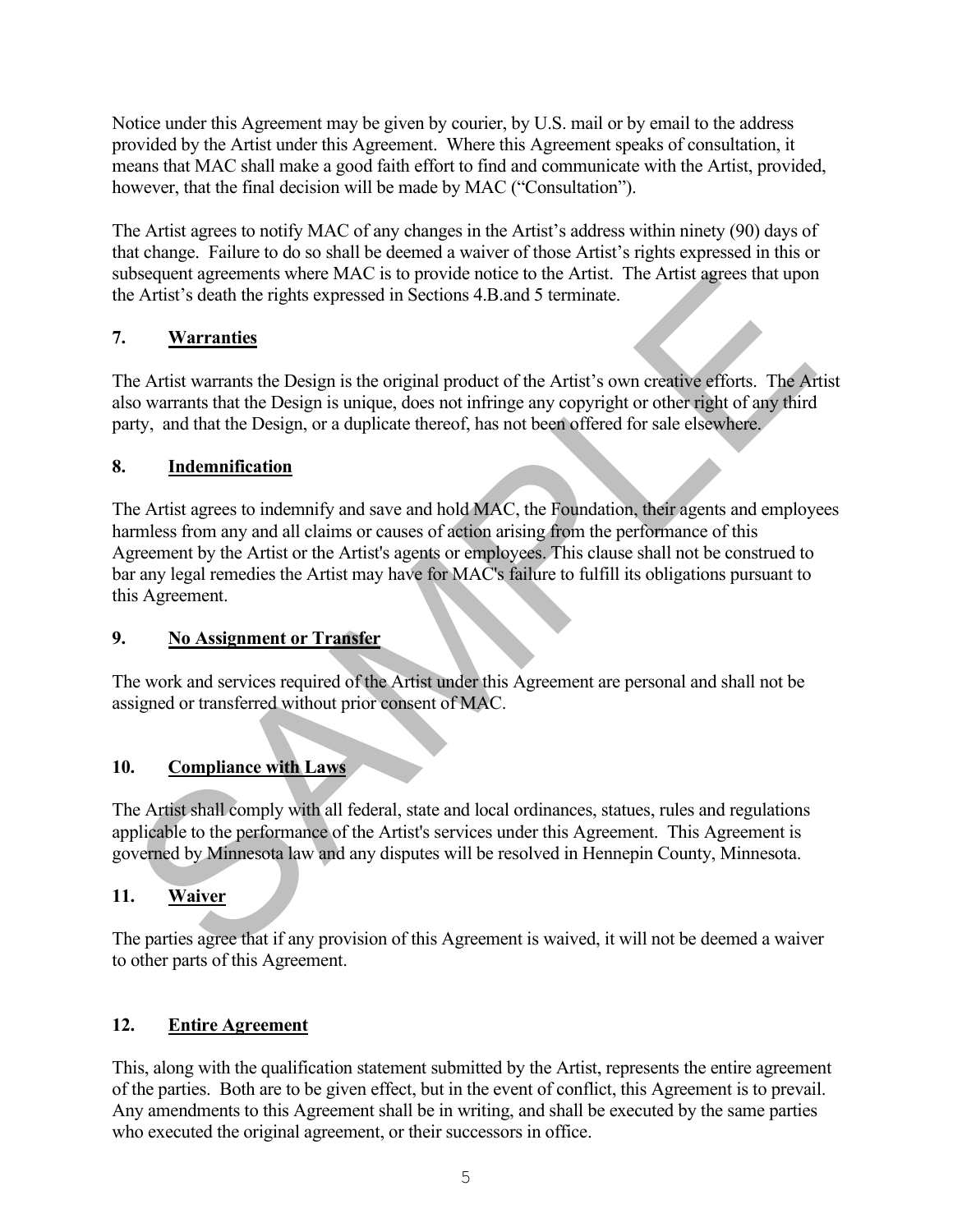IN WITNESS WHEREOF, the parties have executed this Agreement intending to be bound by it.

# **METROPOLITAN AIRPORTS COMMISSION ARTIST**

| <b>Name</b>  | <b>Name</b>                    |
|--------------|--------------------------------|
| <b>Title</b> | Name (if more than one artist) |
| Date         | Date                           |